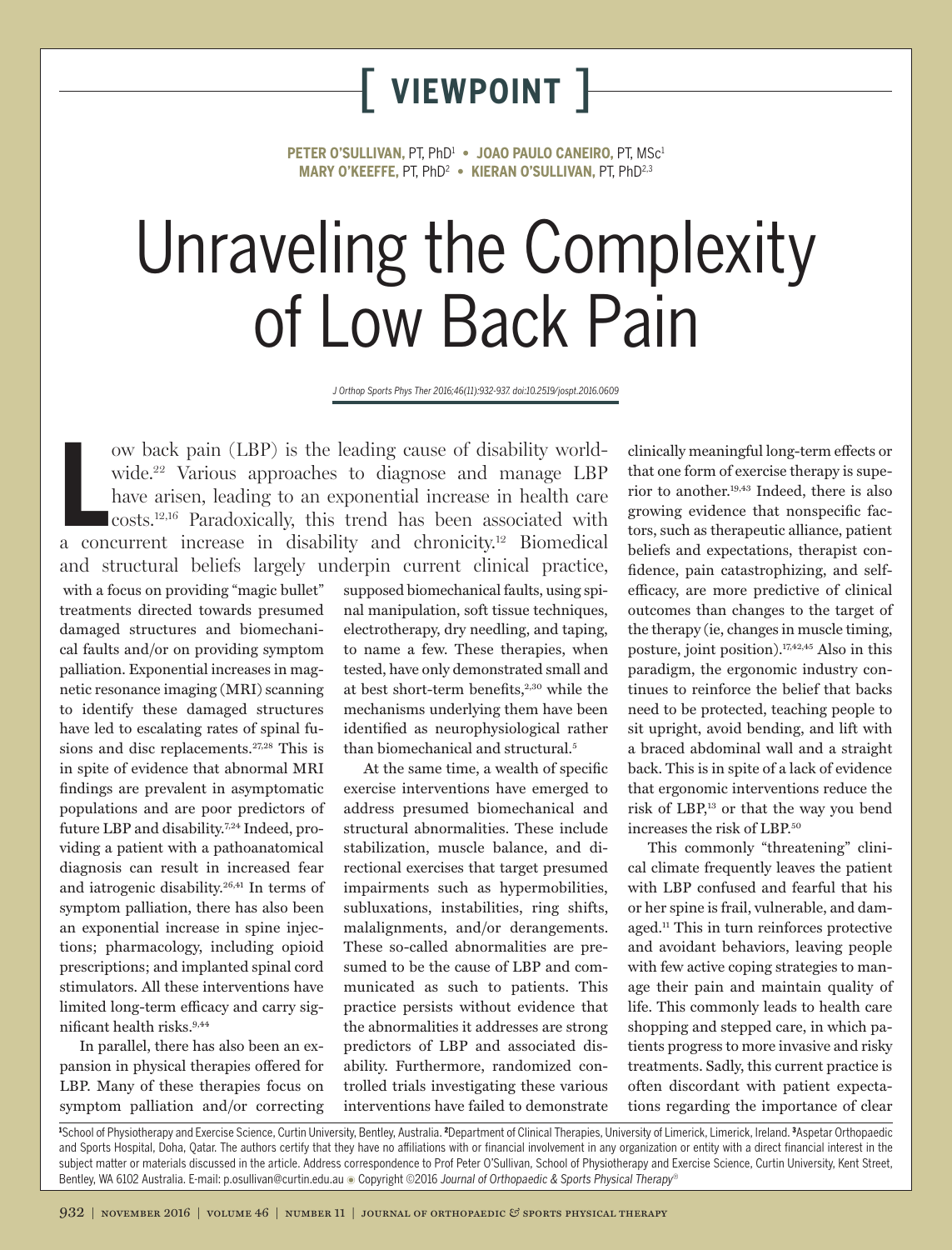communication about their disorder, their desire for individualized self-management strategies to control their pain,<sup>32</sup> and goals relating to functional restoration and maintaining quality of life.<sup>23</sup> Patients with persistent LBP describe this process as having their "life on hold," in which they don't understand their pain problem, have few active coping strategies to manage it, and lose their ability to do the things in life that they value.<sup>8</sup> This is often associated with escalating distress, disability, and depression.<sup>8</sup>

#### **CONTEMPORARY UNDERSTANDING OF LBP**

In contrast, there is growing evidence that LBP is a multidimensional disorder.36 It is increasingly clear that persistent and disabling LBP is not an accurate measure of local tissue pathology or damage alone.7,24 Rather, it is best seen as a protective mechanism produced by the neuro-immune-endocrine systems in response to the individual's perceived level of danger, threat, or disruption to homeostasis.29,31,51 These systems constantly interact and are influenced by an interplay of physical (loading exposures and levels of conditioning),<sup>35</sup> psychological (cognitions and emotions), $37,49$  social (socioeconomic, cultural, work, home environment, and stress), $20,21$  lifestyle (sleep, activity levels),6,25 comorbid health (mental health, obesity), $37,40$  and nonmodifiable (genetics, sex, life stage) $3,4,14$ factors. Interestingly, the emerging evidence reveals that many of these factors are interrelated, rather than being mutually exclusive.10,15,46 The relative contribution from these different factors and their interactions with each other is variable, fluctuating, and unique to each individual with LBP.36 As a result, patients with LBP can range from low to high levels of complexity. This is reflected in their levels of pain, distress, and coping (behavioral) responses, all of which, in turn, influence their levels of disability.<sup>1,18</sup>

This interplay between multiple systems and factors restricts reductionist approaches that attempt to neatly categorize or subgroup people with LBP in order to target treatment.38 It also highlights why magic bullets and symptom palliation have largely failed, as the capacity of these approaches to positively impact this interplay is limited.33 While subgrouping within some of these dimensions has been considered (eg, neurophysiological, pain-related movement behaviors, psychological and lifestyle profiles), randomized controlled trials testing subgroup-targeted care have failed to demonstrate greater benefits.<sup>39,47</sup> "Boxing" patients into rigid subgroups may miss the crucial interrelationships between factors for an individual.<sup>38</sup>

This knowledge underpins the need for a multidimensional clinical-reasoning approach to patient examination and management in order to identify the various and relevant underlying drivers of pain and disability for each individual.34,48 This approach enables the clinician to recognize the relative weighting and dominance of the various factors that are unique to each person's presentation (**FIGURE**). The interplay between different factors for an individual may vary on a temporal basis, highlighting the need to regularly reassess their contribution. For example, pain and behavioral responses may fluctuate based on a person's perception of threat, levels of attention to pain, mood, contextual social stressors, sleep, and activity levels. Some of these factors may be modifiable (eg, beliefs, mood, behavioral responses, sleep, and activity levels), whereas others may not be (eg, socioeconomic and social circumstances). The challenge for the clinician is to consider the relative contribution of modifiable versus nonmodifiable factors associated with the disorder to target care. The dominance of nonmodifiable factors may moderate outcomes and require additional targeted multidisciplinary care.

This contemporary understanding demands a shift away from providing a simplistic structural and/or biomechanical diagnosis and treatment for LBP. Rather, this process empowers the patient to develop a clear understanding of the con-

tributing factors that promote pain and disability.34,48 This enables the patient to become a partner in a therapeutic journey that aims to lower the threat of pain, develop active coping strategies to self-manage the disorder, and engage in value-based activities.34,48 Within this context, hands-on care can be used as a tool to validate the individual, educate the patient regarding tissue sensitivity and protective muscle guarding, lower the threat of the patient's pain and fear of movement, provide guidance, and direct the patient toward behavior change.

This understanding is illustrated in the following case. A 55-year-old man presented with pain in the buttock that was referred into the right leg. He reported an episode of sciatica 9 months earlier, after repeated lifting while moving house. Based on an MRI scan, he had been given a diagnosis of a disc protrusion at L4-5 without nerve compression. He had been nonresponsive to traditional biomedical approaches, including dry needling, spine manipulation, stabilization training, and nerve root sleeve injections. He was taking anti-inflammatory medication and strong analgesics. His pain was now persistent, distressing, and disabling, and he had been advised that a discectomy was his only management option and that he should avoid bending, lifting, and exercise.

Multidimensional screening at his initial visit identified high levels of stress, anxiety, depressed mood, and fear-avoidance beliefs. He reported that his symptoms developed at a time of high levels of work and financial stress, which was still ongoing and which disrupted his sleep. He reported that he avoided physical activity and lifting, due to the advice he had received, for fear of doing further "damage." He had a sedentary job.

On physical examination, he presented with high levels of abdominal obesity and had guarding responses to forward bending (he held his back in lordosis and propped himself up with his hands). A straight leg raise (50°) reproduced his pain, but he had normal neurology. He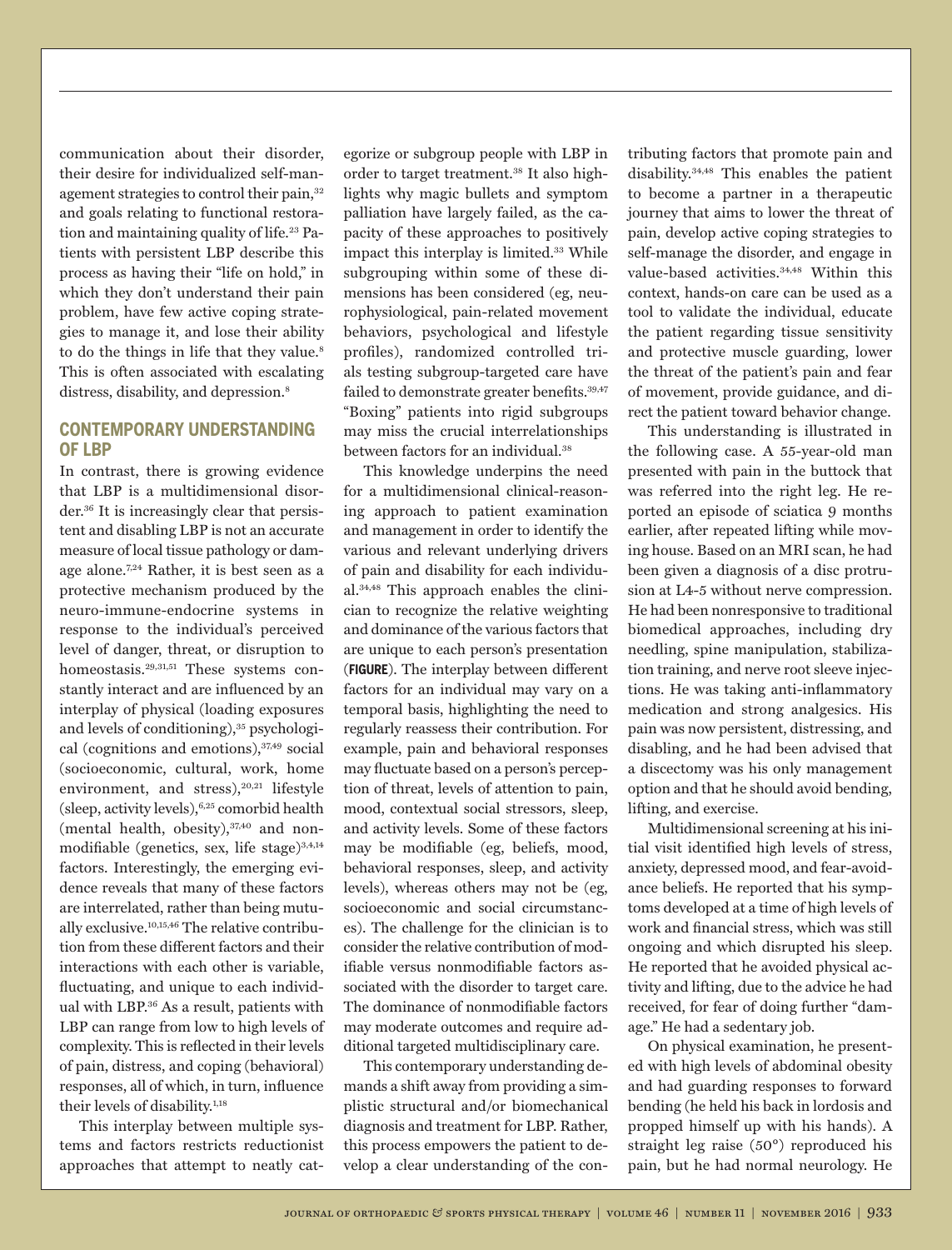### [ **viewpoint** ]



was physically deconditioned (sit-tostand was difficult without assistance of his hands). He reported his general health to be poor, being overweight, feeling run-down, and having high blood pressure and high cholesterol. His goals were to avoid surgery, reduce his medication, and develop pain-control strategies so he could return to cycling, walking,

and gardening. He felt this would improve his general health.

Multidimensional profiling identified modifiable risk factors that became targets for care.34,48

1. Making sense of his pain: a diagram was drawn to show how the combination of avoidance and protective responses due to fear of doing damage to his spine, coupled with high levels of contextual stress, poor sleep, inactivity, abdominal obesity, and sedentary lifestyle, had resulted in a vicious cycle of pain and disability.

2. Graduated exposure (with control) to feared movements/activities: guided behavioral experiments were used in a graduated manner (ie, progressed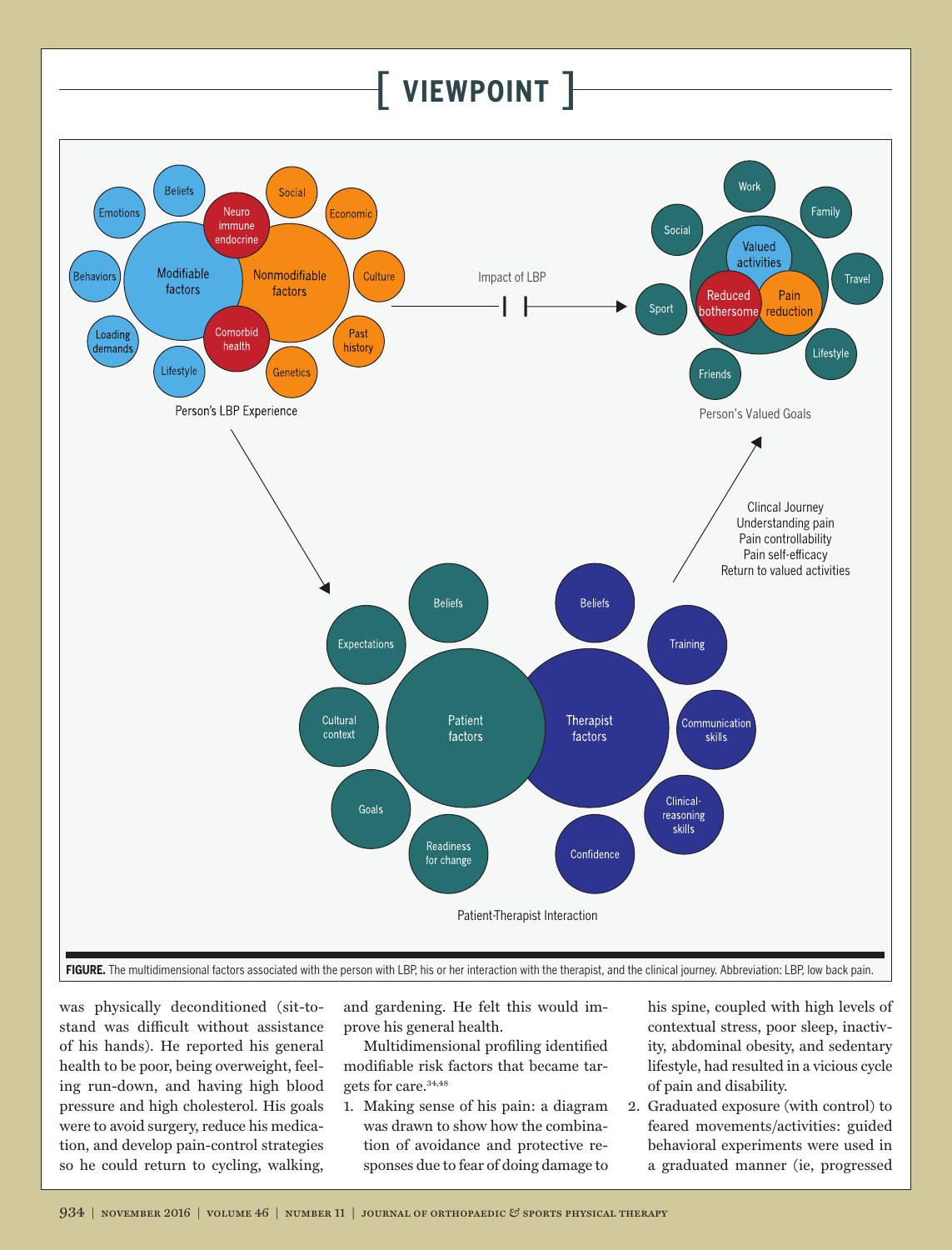from supine to sitting to standing) to demonstrate to him that when he relaxed his back into flexion without protective guarding and propping himself up with his hands, he had less pain. This was progressed into conditioning exercises based on activities of daily living in accordance with his goals (ie, lifting and gardening). During this process, hands-on therapy was used to demonstrate how sensitive and tense his back muscles were when standing and bending, as well as to guide him to relax and flex his spine. This was assisted with the use of visual feedback using a mirror.

3. Lifestyle change: this consisted of a graduated physical activity program of his preference to be carried out on a daily basis (bike and walk), as well as developing better sleep and dietary habits.

The experiential learning demonstrated to him that relaxing and moving, regular physical activity, and sleep provided him with active coping strategies that quickly and positively impacted his pain, reduced his fear, and improved his physical and mental health. These strategies enabled him to cease his medication, avoid surgery, and attain his goals (within 5 sessions over 3 months).

#### **OPPORTUNITIES**

There is growing evidence that the management of LBP needs a paradigm shift. This perspective considers LBP (after screening for red flags) as a protective mechanism that emerges in response to perceived threats from multiple domains in the individual context. In this context, negative societal beliefs and fear about the meaning of LBP can escalate pain and lead to unhelpful behavioral responses, leaving patients distressed and disabled.

This perspective provides new opportunities to gain clinical skills in:

- Motivational, reflective, and validating communication techniques
- The sensitive exploration of patient beliefs, emotional and behavioral re-

sponses to pain, and their social context

- Critical thinking and multidimensional clinical reasoning
- The examination of behavioral responses to pain (protective guarding and avoidance), while considering patterns of tissue sensitivity
- Helping individuals to make sense of their pain by delivering positive and nonthreatening patient-centered education regarding their contributing factors for pain and disability
- Developing behavioral approaches to enhance pain controllability, normalize function, and focus on valued life activities
- Integrating hands-on therapy to provide validation and reassurance about the spine, thereby dethreatening the pain experience and directing the patient toward active behavior-change strategies
- Reinforcing healthy lifestyle behaviors based on patient preference
- Building patients' self-efficacy and their ability to self-manage their disorder

This approach places patients at the center of their care, validating them while understanding their goals and expectations. It also provides new opportunities for pain researchers exploring the clinical-reasoning processes of the health care providers, the therapeutic alliance, and the clinical journey of the patient while considering their relevant and fluctuating multidimensional factors in their life context.

The health care system faces enormous challenges, with both the disability burden and financial impact relating to LBP escalating. Growing evidence suggests that current practice is discordant with contemporary evidence, and is in fact often exacerbating the problem. Change will demand a cultural shift in LBP beliefs and practice.  $\bullet$ 

#### **REFERENCES**

**1.** Andrews NE, Strong J, Meredith PJ. Activity pacing, avoidance, endurance, and associations with patient functioning in chronic pain: a systematic review and meta-analysis. *Arch Phys Med Rehabil*. 2012;93:2109-2121.e7. http://dx.doi.org/10.1016/j.apmr.2012.05.029

- **2.** Assendelft WJ, Morton SC, Yu EI, Suttorp MJ, Shekelle PG. Spinal manipulative therapy for low back pain. *Cochrane Database Syst Rev*. 2004:CD000447. http://dx.doi. org/10.1002/14651858.CD000447.pub2
- **3.** Bartley EJ, Fillingim RB. Sex differences in pain: a brief review of clinical and experimental findings. *Br J Anaesth*. 2013;111:52-58. http:// dx.doi.org/10.1093/bja/aet127
- **4.** Battié MC, Videman T, Levalahti E, Gill K, Kaprio J. Heritability of low back pain and the role of disc degeneration. *Pain*. 2007;131:272-280. http://dx.doi.org/10.1016/j.pain.2007.01.010
- **5.** Bialosky JE, Bishop MD, Price DD, Robinson ME, George SZ. The mechanisms of manual therapy in the treatment of musculoskeletal pain: a comprehensive model. *Man Ther*. 2009;14:531-538. http://dx.doi.org/10.1016/j. math.2008.09.001
- **6.** Björck-van Dijken C, Fjellman-Wiklund A, Hildingsson C. Low back pain, lifestyle factors and physical activity: a population based-study. *J Rehabil Med*. 2008;40:864-869. http://dx.doi. org/10.2340/16501977-0273
- **7.** Brinjikji W, Luetmer PH, Comstock B, et al. Systematic literature review of imaging features of spinal degeneration in asymptomatic populations. *AJNR Am J Neuroradiol*. 2015;36:811- 816. http://dx.doi.org/10.3174/ajnr.A4173
- **8.** Bunzli S, Watkins R, Smith A, Schutze R, O'Sullivan P. Lives on hold: a qualitative synthesis exploring the experience of chronic lowback pain. *Clin J Pain*. 2013;29:907-916. http:// dx.doi.org/10.1097/AJP.0b013e31827a6dd8
- **9.** Chaparro LE, Furlan AD, Deshpande A, Mailis-Gagnon A, Atlas S, Turk DC. Opioids compared to placebo or other treatments for chronic low-back pain. *Cochrane Database Syst Rev*. 2013:CD004959. http://dx.doi. org/10.1002/14651858.CD004959.pub4
- **10.** Costa LC, Maher CG, McAuley JH, Hancock MJ, Smeets RJ. Self-efficacy is more important than fear of movement in mediating the relationship between pain and disability in chronic low back pain. *Eur J Pain*. 2011;15:213-219. http://dx.doi.org/10.1016/j.ejpain.2010.06.014
- **11.** Darlow B, Dean S, Perry M, Mathieson F, Baxter GD, Dowell A. Easy to harm, hard to heal: patient views about the back. *Spine (Phila Pa 1976)*. 2015;40:842-850. http://dx.doi. org/10.1097/BRS.0000000000000901
- **12.** Deyo RA, Mirza SK, Turner JA, Martin BI. Overtreating chronic back pain: time to back off? *J Am Board Fam Med*. 2009;22:62-68. http:// dx.doi.org/10.3122/jabfm.2009.01.080102
- **13.** Driessen MT, Proper KI, van Tulder MW, Anema JR, Bongers PM, van der Beek AJ. The effectiveness of physical and organisational ergonomic interventions on low back pain and neck pain: a systematic review. *Occup Environ Med*.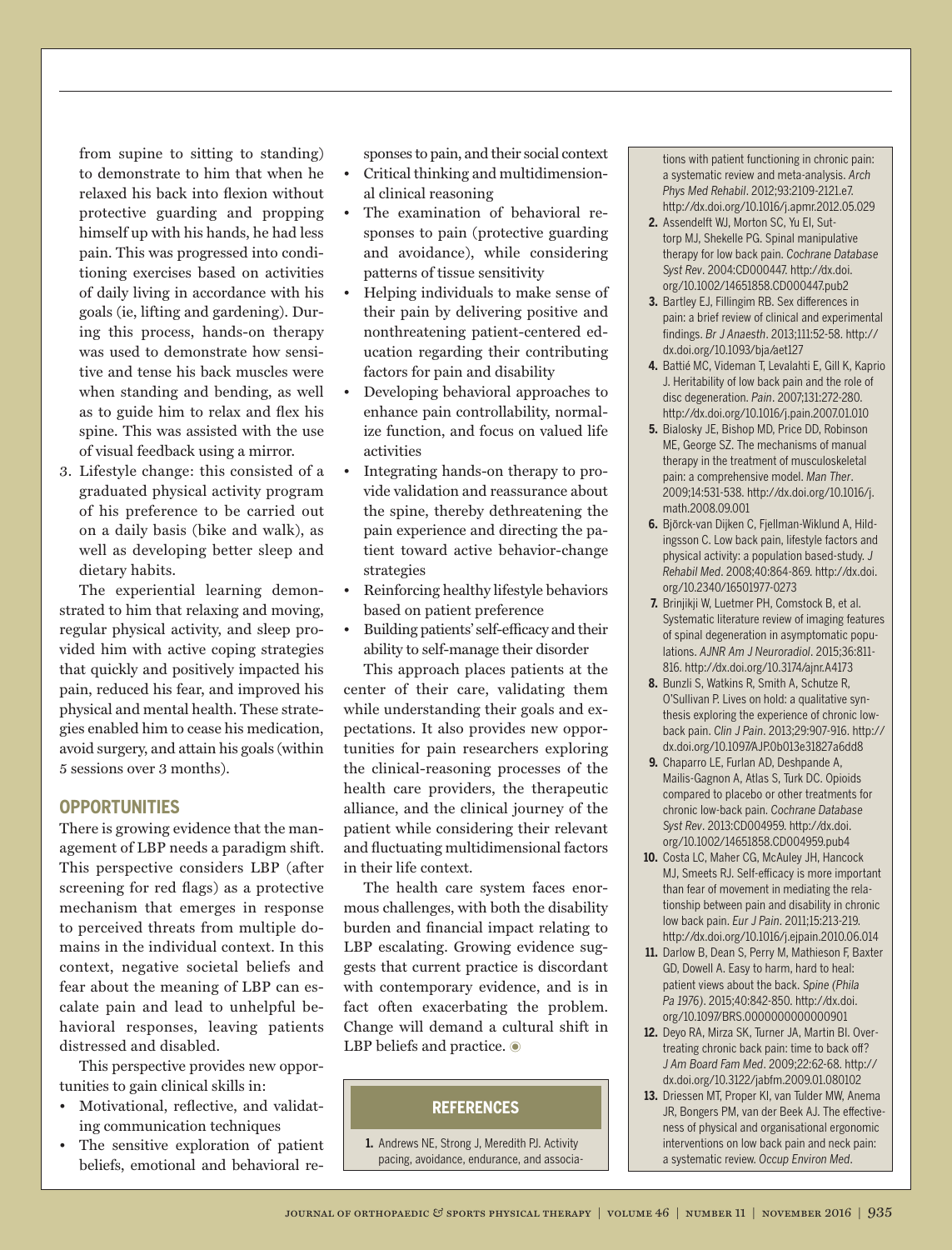## [ **viewpoint** ]

2010;67:277-285. http://dx.doi.org/10.1136/ oem.2009.047548

- **14.** Dunn KM, Hestbaek L, Cassidy JD. Low back pain across the life course. *Best Pract Res Clin Rheumatol*. 2013;27:591-600. http://dx.doi. org/10.1016/j.berh.2013.09.007
- **15.** Geisser ME, Haig AJ, Wallbom AS, Wiggert EA. Pain-related fear, lumbar flexion, and dynamic EMG among persons with chronic musculoskeletal low back pain. *Clin J Pain*. 2004;20:61-69.
- **16.** Gore M, Sadosky A, Stacey BR, Tai KS, Leslie D. The burden of chronic low back pain: clinical comorbidities, treatment patterns, and health care costs in usual care settings. *Spine (Phila Pa 1976)*. 2012;37:E668-E677. http://dx.doi. org/10.1097/BRS.0b013e318241e5de
- **17.** Hall AM, Ferreira PH, Maher CG, Latimer J, Ferreira ML. The influence of the therapist-patient relationship on treatment outcome in physical rehabilitation: a systematic review. *Phys Ther*. 2010;90:1099-1110. http://dx.doi.org/10.2522/ ptj.20090245
- **18.** Hasenbring MI, Verbunt JA. Fear-avoidance and endurance-related responses to pain: new models of behavior and their consequences for clinical practice. *Clin J Pain*. 2010;26:747-753. http://dx.doi.org/10.1097/ AJP.0b013e3181e104f2
- **19.** Hayden J, van Tulder MW, Malmivaara A, Koes BW. Exercise therapy for treatment of nonspecific low back pain. *Cochrane Database Syst Rev*. 2005;3:CD000335. http://dx.doi. org/10.1002/14651858.CD000335.pub2
- **20.** Hestbaek L, Korsholm L, Leboeuf-Yde C, Kyvik KO. Does socioeconomic status in adolescence predict low back pain in adulthood? A repeated cross-sectional study of 4,771 Danish adolescents. *Eur Spine J*. 2008;17:1727-1734. http:// dx.doi.org/10.1007/s00586-008-0796-5
- **21.** Hoogendoorn WE, van Poppel MN, Bongers PM, Koes BW, Bouter LM. Systematic review of psychosocial factors at work and private life as risk factors for back pain. *Spine (Phila Pa 1976)*. 2000;25:2114-2125.
- **22.** Hoy D, March L, Brooks P, et al. The global burden of low back pain: estimates from the Global Burden of Disease 2010 study. *Ann Rheum Dis*. 2014;73:968-974. http://dx.doi. org/10.1136/annrheumdis-2013-204428
- **23.** Hush JM, Cameron K, Mackey M. Patient satisfaction with musculoskeletal physical therapy care: a systematic review. *Phys Ther*. 2011;91:25-36. http://dx.doi.org/10.2522/ ptj.20100061
- **24.** Jarvik JG, Hollingworth W, Heagerty PJ, Haynor DR, Boyko EJ, Deyo RA. Three-year incidence of low back pain in an initially asymptomatic cohort: clinical and imaging risk factors. *Spine (Phila Pa 1976)*. 2005;30:1541-1548; discussion 1549. http://dx.doi.org/10.1097/01. brs.0000167536.60002.87
- **25.** Kelly GA, Blake C, Power CK, O'Keeffe D, Fullen BM. The association between chronic low back pain and sleep: a systematic review. *Clin J Pain*. 2011;27:169-181. http://dx.doi.org/10.1097/

#### AJP.0b013e3181f3bdd5

- **26.** Lin IB, O'Sullivan PB, Coffin JA, Mak DB, Toussaint S, Straker LM. Disabling chronic low back pain as an iatrogenic disorder: a qualitative study in Aboriginal Australians. *BMJ Open*. 2013;3:e002654. http://dx.doi.org/10.1136/ bmjopen-2013-002654
- **27.** Mafi JN, McCarthy EP, Davis RB, Landon BE. Worsening trends in the management and treatment of back pain. *JAMA Intern Med*. 2013;173:1573-1581. http://dx.doi.org/10.1001/ jamainternmed.2013.8992
- **28.** Mannion AF, Brox JI, Fairbank JC. Consensus at last! Long-term results of all randomized controlled trials show that fusion is no better than non-operative care in improving pain and disability in chronic low back pain. *Spine J*. 2016;16:588-590. http://dx.doi.org/10.1016/j. spinee.2015.12.001
- **29.** Marchand F, Perretti M, McMahon SB. Role of the immune system in chronic pain. *Nat Rev Neurosci*. 2005;6:521-532. http://dx.doi. org/10.1038/nrn1700
- **30.** Menke JM. Do manual therapies help low back pain? A comparative effectiveness meta-analysis. *Spine (Phila Pa 1976)*. 2014;39:E463-E472. http://dx.doi.org/10.1097/ BRS.0000000000000230
- **31.** Moseley GL, Butler DS. Fifteen years of explaining pain: the past, present, and future. *J Pain*. 2015;16:807-813. http://dx.doi.org/10.1016/j. jpain.2015.05.005
- **32.** O'Keeffe M, Cullinane P, Hurley J, et al. What influences patient-therapist interactions in musculoskeletal physical therapy? Qualitative systematic review and meta-synthesis. *Phys Ther*. 2016;96:609-622. http://dx.doi. org/10.2522/ptj.20150240
- **33.** O'Keeffe M, Purtill H, Kennedy N, et al. Comparative effectiveness of conservative interventions for nonspecific chronic spinal pain: physical, behavioral/psychologically informed, or combined? A systematic review and metaanalysis. *J Pain*. 2016;17:755-774. http://dx.doi. org/10.1016/j.jpain.2016.01.473
- **34.** O'Keeffe M, Purtill H, Kennedy N, et al. Individualised cognitive functional therapy compared with a combined exercise and pain education class for patients with non-specific chronic low back pain: study protocol for a multicentre randomised controlled trial. *BMJ Open*. 2015;5:e007156. http://dx.doi.org/10.1136/ bmjopen-2014-007156
- **35.** O'Sullivan P. Diagnosis and classification of chronic low back pain disorders: maladaptive movement and motor control impairments as underlying mechanism. *Man Ther*. 2005;10:242-255. http://dx.doi.org/10.1016/j. math.2005.07.001
- **36.** O'Sullivan P. It's time for change with the management of non-specific chronic low back pain. *Br J Sports Med*. 2012;46:224-227. http:// dx.doi.org/10.1136/bjsm.2010.081638
- **37.** Pinheiro MB, Ferreira ML, Refshauge K, et al. Symptoms of depression as a prognostic factor

for low back pain: a systematic review. *Spine J*. 2016;16:105-116. http://dx.doi.org/10.1016/j. spinee.2015.10.037

- **38.** Rabey M, Beales D, Slater H, O'Sullivan P. Multidimensional pain profiles in four cases of chronic non-specific axial low back pain: an examination of the limitations of contemporary classification systems. *Man Ther*. 2015;20:138-147. http://dx.doi.org/10.1016/j. math.2014.07.015
- **39.** Saner J, Kool J, Sieben JM, Luomajoki H, Bastiaenen CH, de Bie RA. A tailored exercise program versus general exercise for a subgroup of patients with low back pain and movement control impairment: a randomised controlled trial with one-year follow-up. *Man Ther*. 2015;20:672-679. http://dx.doi.org/10.1016/j. math.2015.02.005
- **40.** Shiri R, Karppinen J, Leino-Arjas P, Solovieva S, Viikari-Juntura E. The association between obesity and low back pain: a meta-analysis. *Am J Epidemiol*. 2010;171:135-154. http://dx.doi. org/10.1093/aje/kwp356
- **41.** Sloan TJ, Walsh DA. Explanatory and diagnostic labels and perceived prognosis in chronic low back pain. *Spine (Phila Pa 1976)*. 2010;35:E1120-E1125. http://dx.doi. org/10.1097/BRS.0b013e3181e089a9
- **42.** Smeets RJ, Vlaeyen JW, Kester AD, Knottnerus JA. Reduction of pain catastrophizing mediates the outcome of both physical and cognitivebehavioral treatment in chronic low back pain. *J Pain*. 2006;7:261-271. http://dx.doi. org/10.1016/j.jpain.2005.10.011
- **43.** Smith BE, Littlewood C, May S. An update of stabilisation exercises for low back pain: a systematic review with meta-analysis. *BMC Musculoskelet Disord*. 2014;15:416. http:// dx.doi.org/10.1186/1471-2474-15-416
- **44.** Staal JB, de Bie RA, de Vet HC, Hildebrandt J, Nelemans P. Injection therapy for subacute and chronic low back pain: an updated Cochrane review. *Spine (Phila Pa 1976)*. 2009;34:49-59. http://dx.doi.org/10.1097/ BRS.0b013e3181909558
- **45.** Testa M, Rossettini G. Enhance placebo, avoid nocebo: how contextual factors affect physiotherapy outcomes. *Man Ther*. 2016;24:65-74. http://dx.doi.org/10.1016/j.math.2016.04.006
- **46.** Thomas JS, France CR. Pain-related fear is associated with avoidance of spinal motion during recovery from low back pain. *Spine (Phila Pa 1976)*. 2007;32:E460-E466. http://dx.doi. org/10.1097/BRS.0b013e3180bc1f7b
- **47.** Van Dillen LR, Norton BJ, Sahrmann SA, et al. Efficacy of classification-specific treatment and adherence on outcomes in people with chronic low back pain. A one-year follow-up, prospective, randomized, controlled clinical trial. *Man Ther*. 2016;24:52-64. http://dx.doi. org/10.1016/j.math.2016.04.003
- **48.** Vibe Fersum K, O'Sullivan P, Skouen JS, Smith A, Kvåle A. Efficacy of classificationbased cognitive functional therapy in patients with non-specific chronic low